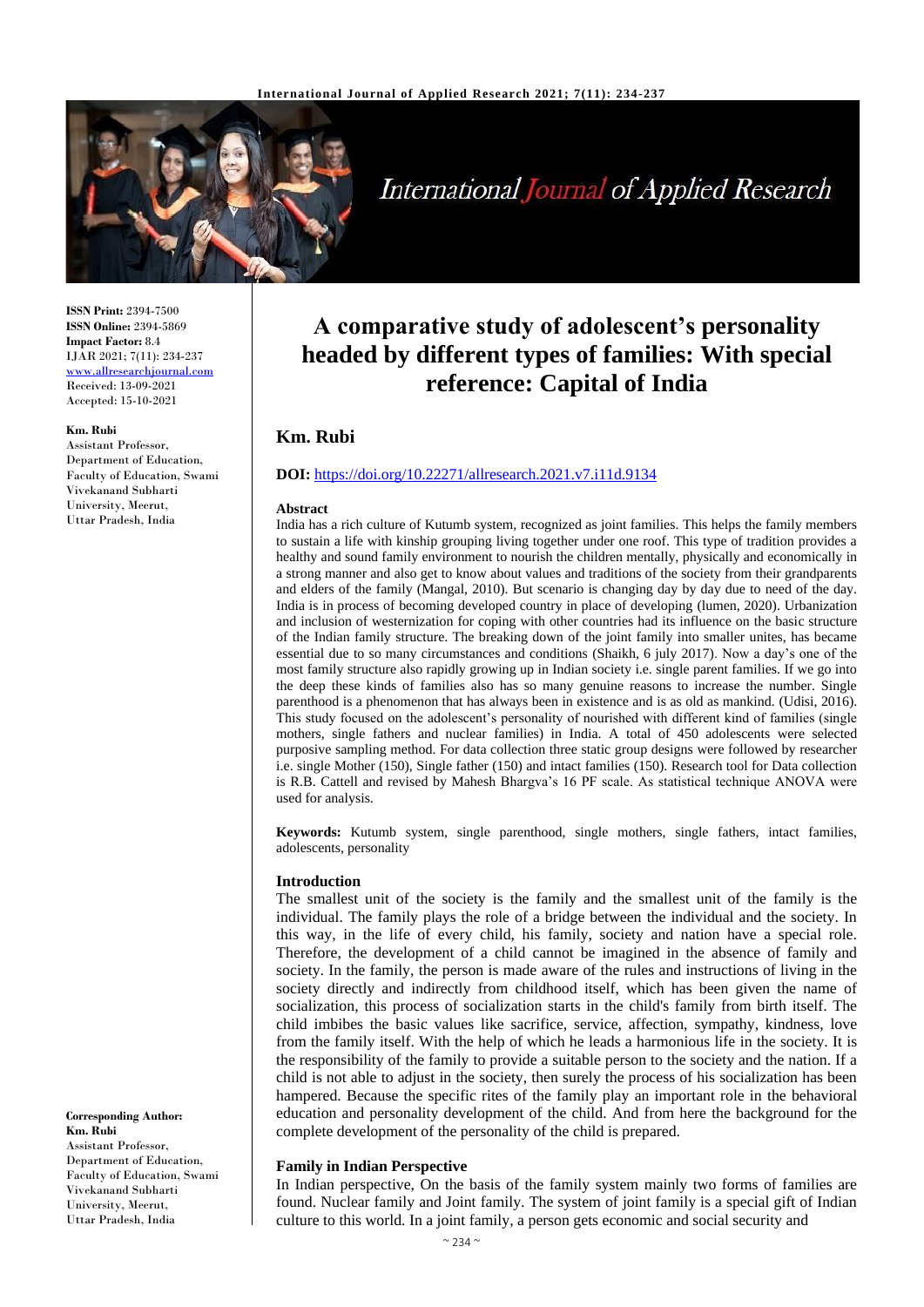everyone works equally according to their ability, so no one gets much workload. Everyone has equal rights on production and expenditure. Children growing up in such a family get a full qualitative environment like cooperative, sacrifice, service, sociality, symbiosis etc. In these families, the youth learns the qualities of tolerance and self-control by behaving according to the social rules due to the control of the elders. Children get this type of proper education from the family itself. But due to the Industrial Revolution, this traditional form of family was first broken in western countries (Mangal, 2010)  $^{[11]}$ . After that in the 80s, due to the changing social, economic situation and population imbalance in India, the living conditions of the people became challenging. Due to which there was a rapid migration of people from rural areas to the cities in search of children's education and employment and the villages were converted into cities, which was known as urbanization or urbanization. It was a major change in the Indian social structure. This type of change in Indian culture is not proving auspicious for human beings. Its many side effects are available in front of the society. UNA's report Families in a Changing World 2019-2020 states that due to the growing concept of nuclear families, the number of divorces and single parents are increasing in India. If viewed globally, according to research, globally, about 320 million children are born under the custody of single parents, most of whom are single mothers (Wikipedia, 2012).

#### **Single parent family in India**

This is an emerging situation now a days in India. The figures of unsuccessful marriages in India are increasing rapidly. In the last two decades, the cases of divorce have doubled. According to the 2011 Census, 4.5% of mothers in India are raising children alone, while no data has been received regarding single fathers. 38% of single mothers are living below the poverty line (UN Women Report Ryan Brown,  $2019$ ) <sup>[16]</sup>. The number of single parents in India is a matter of concern for the children under their protection. Many reasons can be responsible for this situation like dissolution of marriage, death of one of the husband or wife etc and many reasons for divorce are prevalent in our society like increase in the aspirations of human being, change in the status of men and women in the society, effect of westernization on Indian society, empowerment of women, increasing legal rights of women, changing socioeconomic perspective, male dominated society, end of conservatism, free ideology of youth etc.

Whatever the cause, it ultimately results in children. In a research Single mothers remain more disadvantaged and stressed than single fathers, while their children's selfesteem, social ability, and academic achievement were not affected, but there were significant differences in behavior.

(M Hilten, 2008). Adolescents have to face many psychological problems in single parent homes, where on one hand the child needs the love, affection, and support of the entire family, on the other hand, he is not able to get a nuclear family. The situation would have arisen in the form of a psycho-social obstacle before the child.

#### **Objective**

To compare the personality of single mother, single father and nuclear families' adolescents.

**Limitation:** Biological & geographical conditions, Economical & social background, interests and attention of the participants are the limitations of this study.

#### **Delimitation**

- 1. This research study is delimited to Delhi city India.
- 2. This research study is delimited to single mothers, single fathers and Nuclear families' adolescent under the age 16-18.

**Methods:** This study relates with a large group of Indian society as a type of family so according to the nature of the study survey research method appropriate has served the purpose.

**Research Design:** Research design that is used in this study is three static group design to proceed further the study.

**Research Population:** Population of this study has been defined as adolescent (boys and girls both) 16-18 age group of single mother, single father and nuclear families of Delhi city India.

**Research Sampling Method:** Purposive sampling method is used for selecting single mother, single father and nuclear families' adolescent. The study sample consisted 150 adolescent from each group a total of 450 adolescents' was selected for this study. Period of data collection was from August 2020 to October 2020.

**Research tool for data collection:** Research tool for collecting the data is R.B. Cattell and revised by Mahesh Bhargva's 16 PF scale.

**Statistical Techniques:** For Comparison for more than two groups a descriptive statistical technique ANOVA used by researcher.

#### **Data Interpretation**

**H1:** There is no significant difference between the personality of adolescent of single Mother, single fathers and nuclear families.

**Table 1:** To compare the personality of single mother, single father and nuclear families' adolescents.

| <b>Source</b> | <b>Mean Square</b> | <b>Sum of Mean Square</b> | df  | <i>f</i> -value | significance value $*0.05$ (3.94) |
|---------------|--------------------|---------------------------|-----|-----------------|-----------------------------------|
| Family        | 14413.29           | 28826.57                  |     | $**12.30$       | *Significant (H1 *rejected)       |
| Gender        | 4189.18            | 4289.18                   |     | 3.58            | Significant (H1 Accepted)         |
| Interaction   | 7573.04            | 15146.08                  |     | $**6.46$        | *Significant (H1 *rejected)       |
| Error         | 14413.29           | 28826.57                  | 444 |                 |                                   |

Significant level\*\*0.05, (3.94) \*0.01(6.90) df is 1-2.

In the above table, the mean square of family is 14413.29, gender-4189.18 and interaction-7573.04 and sum of square of family is 28826.57, gender-4289.18 and interaction-

15146.08 The calculated 'f'-values on the basis of mean of square and Sum of mean square are family-\*\*12.30, Gender-4189.18 and Interaction \*\*6.46. Data clearly shows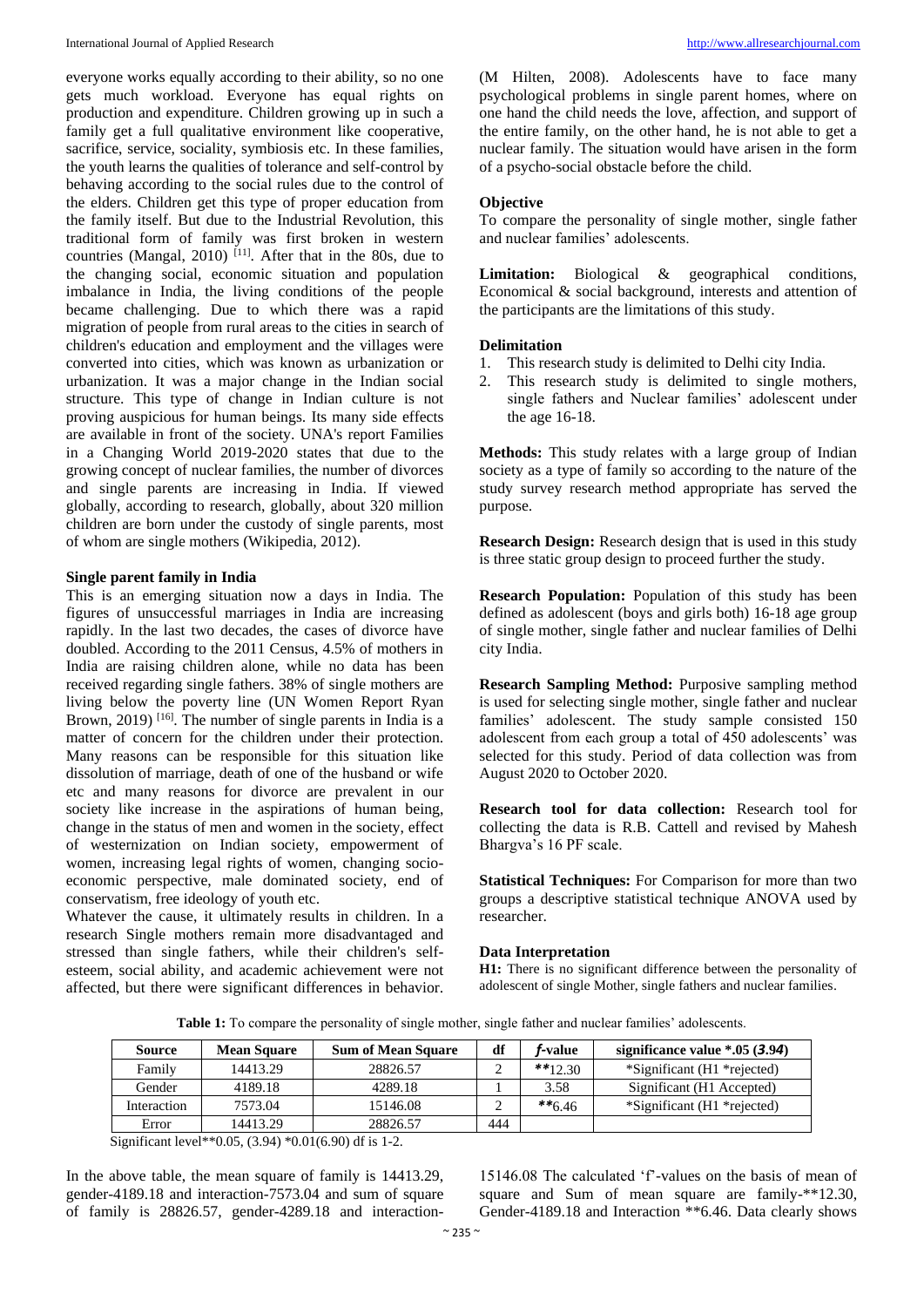that there is a significant difference between single mother, single father and intact family adolescent's personality on the basis of Family and interaction so these values are significant at .05 significant level but there is no any significant difference on the basis of gender so the gender value is insignificant on the same significant level. That shows the partially acceptance of hypotheses at 0.05 levels.

This means that there is no significant difference in the personality of the adolescents of single mother, single father and intact families on the basis of gender, whereas on the basis of family, these three groups are significantly different. This means personality of the adolescents of single mother, single father and intact families are different.



**Fig 1:** Graphical Presentation of Personality values of SM, SF and IF adolascent's

#### **Findings**

- On the basis of data analysis in the table it can be concluded that at the df is 1-2 the calculated value is greater at \*0.05 level and that indicates the significant difference in the personality of adolescents of Single Mother, Single father and intact families. Whereas on the basis of gender there is no significant difference in personality even they nurte in different kind of families
- On the basis of t'-value analysis in the table it can be concluded that non-significant difference indicates that the personality of both genders develops equally under the parenting of Single Mother. This result indicate that both the gender is perceiving the same care and devotion of Single mother. So, all the dimensions of both the gander are flourishing equally.

## **Suggestions for Family**

### **Mother-Father Both**

- Both parents should cooperate with children (adolescents) in their tasks, behave in an authoritative manner with cooperative behavior, give equal opportunities to both children to do every task and at any level but the feeling should not arise in both of them that their place in the family is different from each other so that their personality will get a similar environment to develop.
- Parents should create such an environment at home that children do not feel hesitation, fear, lack of time, lack of mutual understanding, in spite of not being with the parents, they feel that they are near them. There should be complete and healthy communication between parents and children.

#### **Single Mothers**

Single mothers should not be afraid of the safety of their daughters, nurture them with full positivity, courage, and confidence and make the adolescent girls

strong and courageous by keeping them under their supervision in adverse situations so that they can emerge in society with a strong personality.

Instead of displaying themselves as weak and helpless in front of the children, single mothers should present themselves as inspirational personalities.

#### **Single Fathers**

For the personality development of the adolescent, the single father should not let the adolescent feel inferior, instead of establishing his own dominance, the single father should always discuss the advantages and disadvantages of each task by taking the support of the adolescent, so that they develop self-confidence in their personality and they learn to take responsibility for their actions.

#### **References**

- 1. Ambert AM. (18/12/2020). Parents, children and adolescents. (English, Trans.) New York, New York, U.S. 2. 9781315786681.
- 2. Bamzai Sita K. as a single mother. India 2019: https://theprint.in/opinion/our-daughters-will-see-sitaas-a-single-mother-and-draupadi-as-a-metoowarrior/180136/.
- 3. Das D. Enrollment, Educational Expenditures and Work among One-Parent Children in India. Marriage & Family Review (Marriage Fam Rev) 2015.
- 4. Divakaruni CB. Sita The First Single Mother In Indian Mythology. India: Women's Web 2019.
- 5. Dowd NE. In Defense of Single Families 1997. ISBN 978-0-8147-1916-9, 25-35.
- 6. Johari Talib ZM. Effects of Parenting Style on Children Development. World Journal of Social Sciences 2015;1(2):14-35.
- 7. Johari Talib ZM. Effects of Parenting Style on Children Development. World Journal of Social Sciences 2015, 14-35.